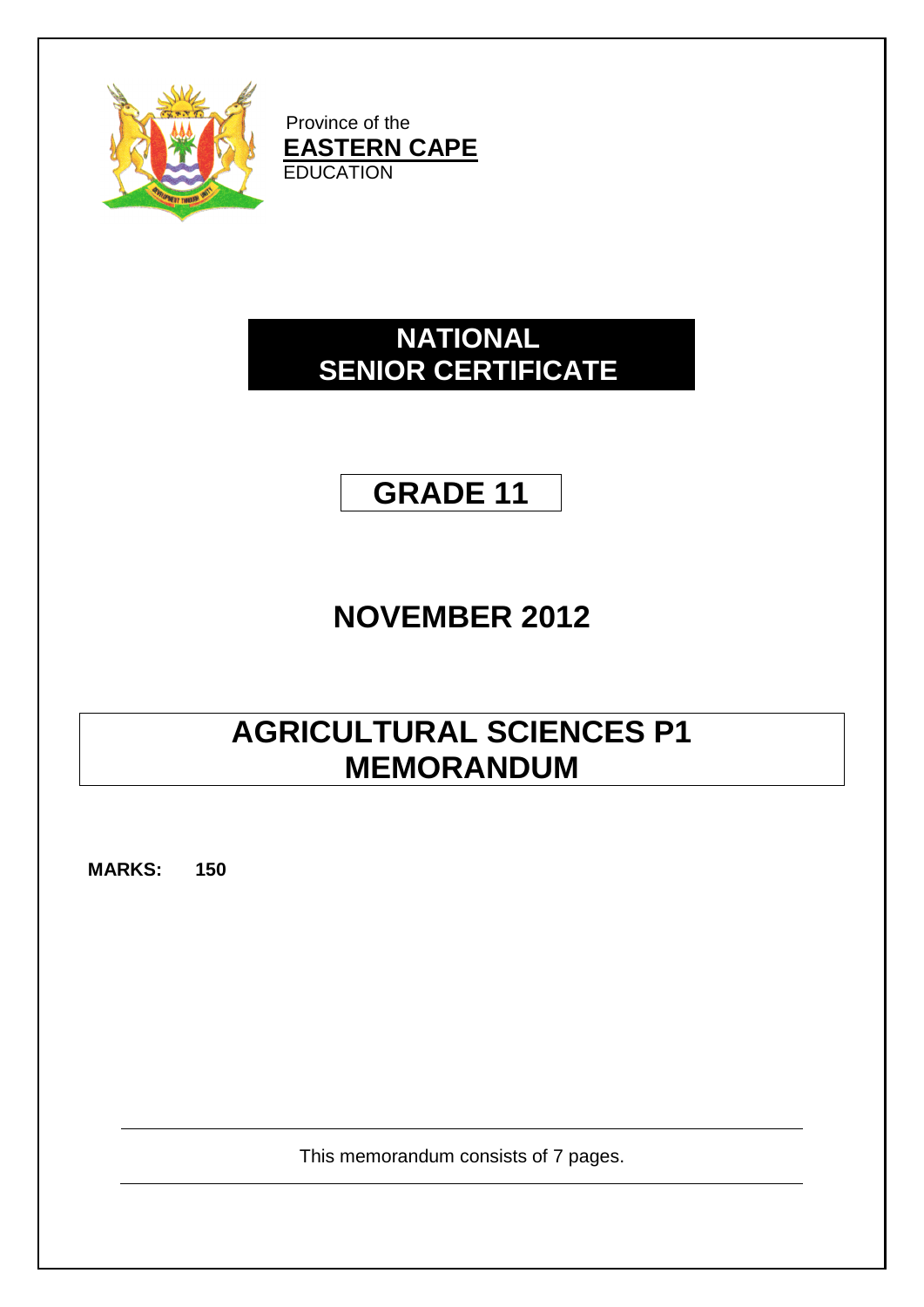## **ANSWER SHEET AGRICULTURAL SCIENCES P1**

### **NAME AND SURNAME Memorandum**

## **SECTION A**

## **QUESTION 1.1 QUESTION 1.2**

| 1.1.1  |                 | B | C | D |  |  |
|--------|-----------------|---|---|---|--|--|
| 1.1.2  | Α               | в | C |   |  |  |
| 1.1.3  | Α               |   | C | D |  |  |
| 1.1.4  | Α               |   | C | D |  |  |
| 1.1.5  | A               |   | C | D |  |  |
| 1.1.6  | Α               | в |   | D |  |  |
| 1.1.7  | Α               | B |   | D |  |  |
| 1.1.8  | Α               | B |   | D |  |  |
| 1.1.9  |                 | B | C | D |  |  |
| 1.1.10 |                 | в | C |   |  |  |
|        | $(10x2)$ $(20)$ |   |   |   |  |  |
|        |                 |   |   |   |  |  |

|                 | B | C | D |  |                                           |        |             |                                     |
|-----------------|---|---|---|--|-------------------------------------------|--------|-------------|-------------------------------------|
| A               | B | С |   |  |                                           |        |             |                                     |
| A               |   | С |   |  |                                           |        |             | None                                |
| A               |   | С | D |  |                                           | ᡂ      |             |                                     |
| A               |   | С | D |  |                                           |        |             |                                     |
| A               | Β |   | D |  | Α                                         | В      | C           |                                     |
| Α               | В |   | D |  | Α                                         | В      |             |                                     |
| A               | В |   | D |  | A                                         |        | $\mathsf C$ | D                                   |
|                 | B | C |   |  |                                           | B      | $\mathsf C$ | D                                   |
| A               | B | C |   |  |                                           | B      | C           | D                                   |
| $(10x2)$ $(20)$ |   |   |   |  |                                           |        |             |                                     |
|                 |   |   |   |  | 1.2.1<br>1.2.2<br>1.2.3<br>1.2.4<br>1.2.5 | ONLY A | <b>ONLY</b> | <b>BOTHA</b><br>and B<br>(5x2) (10) |

- 1.3.1 Carbonic acid  $\checkmark$  1.4.1 Isotopes  $\checkmark$  1.3.2 Field water capacity  $\checkmark$  1.4.2 Drainage  $\checkmark$
- 1.3.2 Field water capacity  $\sqrt{\overline{\phantom{0}}}$  1.4.2 Drainage<br>1.3.3 Cation adsorption  $\sqrt{\overline{\phantom{0}}}$  1.4.3 Tillage  $\sqrt{\overline{\phantom{0}}}$
- 1.3.3 Cation adsorption  $\sqrt{x}$  1.4.3<br>1.3.4 Covalent  $\sqrt{x}$  1.4.4
- 
- 1.3.5 Global warming  $\checkmark$  1.4.5 Lignin  $\checkmark$

 $(5x2)$  (10)  $(5x1)$  (5)

## **QUESTION 1.3 QUESTION 1.4**

- 
- 
- 
- 1.3.4 Covalent  $\checkmark$  1.4.4 Neutralisation  $\checkmark$ 
	-



**TOTAL SECTION A: 45**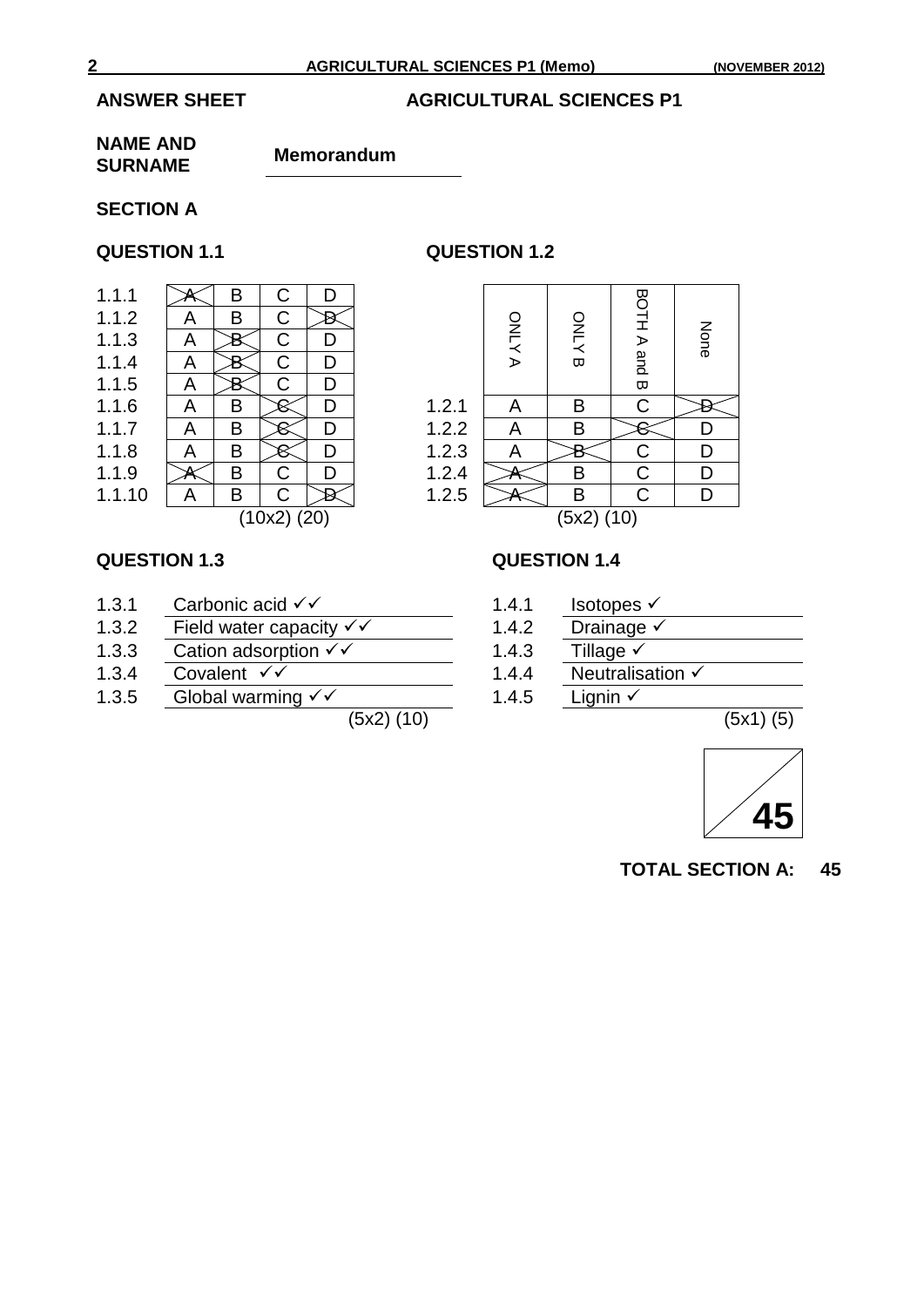### **SECTION B**

## **QUESTION 2 BASIC CHEMISTRY**

| 2.1     | 2.1.1 | Colloids $\checkmark$                                                                                                                                                                                                                                   | (1) |
|---------|-------|---------------------------------------------------------------------------------------------------------------------------------------------------------------------------------------------------------------------------------------------------------|-----|
|         | 2.1.2 | The molecules of a substance forming a solution are homogeneously<br>dispersed among each other. $\checkmark\checkmark$                                                                                                                                 | (2) |
|         | 2.1.3 | Colloidal dispersion refers to the particles that are floating and not<br>settle down at the bottom of the container. $\checkmark$ Colloidal suspension<br>refers to the particles that can settle down to the bottom of the<br>container. $\checkmark$ | (2) |
| $2.2\,$ | 2.2.1 | Molecular formula of ethane $\checkmark$                                                                                                                                                                                                                | (1) |
|         | 2.2.2 | Amino group (-NH <sub>2</sub> ) $\checkmark$ and Carboxyl group (-COOH) $\checkmark$                                                                                                                                                                    | (2) |
|         | 2.2.3 | Peptide linkage/bond √                                                                                                                                                                                                                                  | (1) |
|         | 2.2.4 | Carbohydrates √                                                                                                                                                                                                                                         | (1) |
|         |       | 2.2.5 $C_{12}H_{22}O_{11}V$                                                                                                                                                                                                                             | (1) |
|         | 2.2.6 | Fat molecule/Ester/Glycerolbutyrate V                                                                                                                                                                                                                   | (1) |
|         |       |                                                                                                                                                                                                                                                         |     |

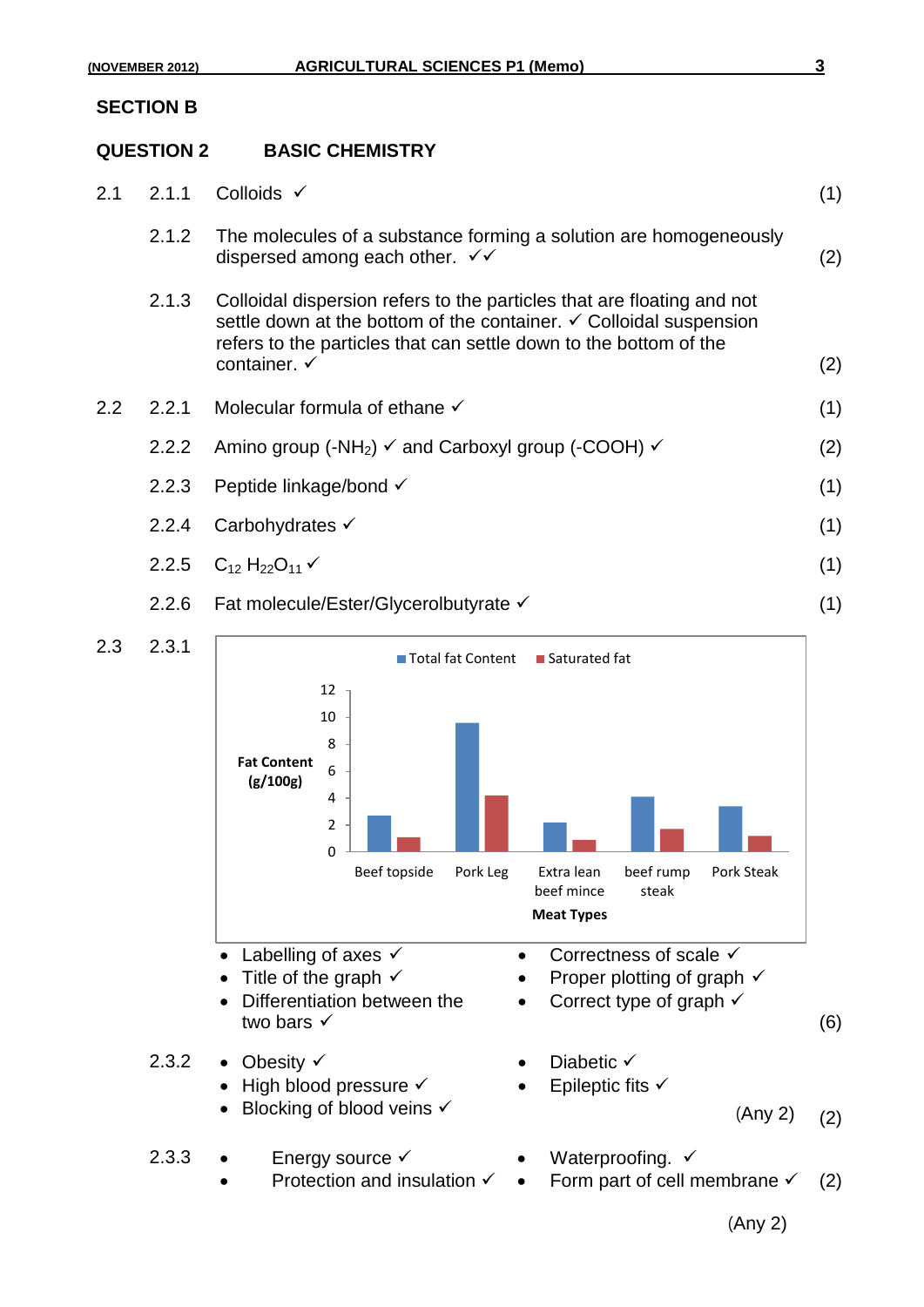| 2.4 |                   |           | Matter is anything that has mass and takes up space. $\checkmark\checkmark$<br>Atoms are the basic units or the building block of all matter. $\checkmark\checkmark$                                        |        |        |              |                   |              |                           |                 | (4)        |
|-----|-------------------|-----------|-------------------------------------------------------------------------------------------------------------------------------------------------------------------------------------------------------------|--------|--------|--------------|-------------------|--------------|---------------------------|-----------------|------------|
| 2.5 | Ruminants √√      |           |                                                                                                                                                                                                             |        |        |              |                   |              |                           |                 | (2)        |
| 2.6 | 2.6.1             |           | Fermentation/Decomposition √                                                                                                                                                                                |        |        |              |                   |              |                           |                 | (1)        |
|     | 2.6.2             | (i)       | H                                                                                                                                                                                                           | H<br>Ĥ | H<br>Ĥ | <b>OH</b>    |                   | $\checkmark$ | (ii) Ethanol $\checkmark$ |                 |            |
|     | 2.6.3             | $\bullet$ | No production $\checkmark$<br>Absenteeism from work √<br>Health risk $\checkmark$<br>Death of farm workers √                                                                                                |        |        |              |                   |              |                           | (Any 3)         | (3)<br>(3) |
|     | <b>QUESTION 3</b> |           | <b>SOIL SCIENCE</b>                                                                                                                                                                                         |        |        |              |                   |              |                           |                 | $[35]$     |
| 3.1 | 3.1.1             |           | Carbon cycle √                                                                                                                                                                                              |        |        |              |                   |              |                           |                 | (1)        |
|     | 3.1.2             |           | Microbial decay √                                                                                                                                                                                           |        |        |              |                   |              |                           |                 | (1)        |
|     | 3.1.3             |           | Consumption $\checkmark$                                                                                                                                                                                    |        |        |              |                   |              |                           |                 | (1)        |
|     | 3.1.4             |           | Carbon dioxide √                                                                                                                                                                                            |        |        |              |                   |              |                           |                 | (1)        |
|     | 3.1.5             | $\bullet$ | No plant life $\checkmark$<br>No animal life $\checkmark$<br>No photosynthesis $\checkmark$<br>Extinction of living things $\checkmark$<br>No organic compounds $\checkmark$<br>Absence of carbon dioxide √ |        |        |              |                   |              |                           | (Any 2)         | (2)        |
|     |                   |           |                                                                                                                                                                                                             |        |        | <b>CLAY</b>  |                   |              | <b>SAND</b>               |                 |            |
| 3.2 | 3.2.1             |           | Cohesion                                                                                                                                                                                                    |        |        |              | Very good/Great √ |              | None $\checkmark$         |                 | (2)        |
|     | 3.2.2             |           | Capillarity                                                                                                                                                                                                 |        |        | Very great √ |                   |              | Very low √                |                 | (2)        |
|     | 3.2.3             |           | Water holding capacity                                                                                                                                                                                      |        |        |              | Very strong √     |              |                           | Very low/Weak √ | (2)        |
| 3.3 | 3.3.1             | series. √ | Soil is classified under two systems that are soil form and soil                                                                                                                                            |        |        |              |                   |              |                           |                 | (1)        |

- 3.3.2  $\bullet$  For the optimum utilisation of natural resources  $\checkmark$ 
	- For scientific planning of a farm  $\checkmark$
	- Planning camps  $\checkmark$
	- $\bullet$  Valuation of soil  $\checkmark$
	- Development of new region  $\checkmark$  (Any 2) (2)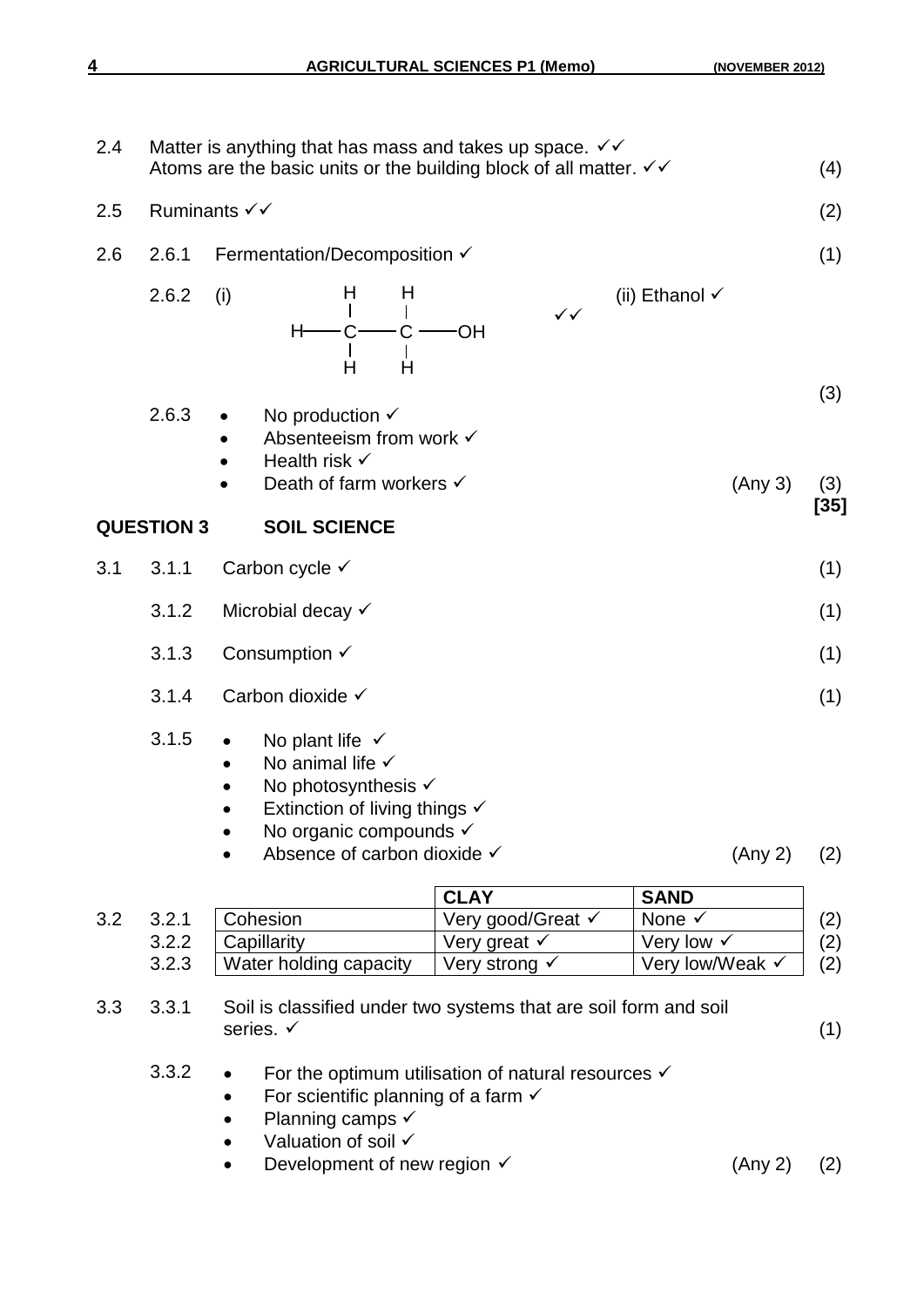| (NOVEMBER 2012) |       | <b>AGRICULTURAL SCIENCES P1 (Memo)</b>                                                                                                                                                                                        |         | $\overline{\mathbf{5}}$ |
|-----------------|-------|-------------------------------------------------------------------------------------------------------------------------------------------------------------------------------------------------------------------------------|---------|-------------------------|
| 3.4             | 3.4.1 | $A =$ Loam $\checkmark$<br>$B =$ Sand $\checkmark$<br>$C = Clay \checkmark$                                                                                                                                                   |         | (3)                     |
|                 | 3.4.2 | Sample A √                                                                                                                                                                                                                    |         | (1)                     |
| 3.5             | 3.5.1 | W√                                                                                                                                                                                                                            |         | (1)                     |
|                 | 3.5.2 | Cool, colder soil (clay soil are normally more wet). √                                                                                                                                                                        |         | (1)                     |
| 3.6             | 3.6.1 | $P = Parent \checkmark$<br>$R = Region/Relief/Topography \checkmark$<br>$CL = Climate \checkmark$<br>$O =$ Organism $\checkmark$<br>$T = Time \checkmark$                                                                     |         | (5)                     |
| 3.7             | 3.7.1 | Bulk density $=$<br>Mass of oven dried soil √<br>Volume of oven dried soil<br>680 g <sub>Y</sub><br>$=$<br>$80 \text{ cm}^3$<br>8,5 g/cm <sup>3</sup> $\checkmark$<br>$=$                                                     |         | (3)                     |
|                 | 3.7.2 | 50: 25: 25 √                                                                                                                                                                                                                  |         | (1)                     |
| 3.8             | 3.8.1 | A = Prism like/Prismatic/Columnar $\checkmark$<br>B = Crumb/amorphous $\checkmark$<br>$C =$ Platy $\checkmark$<br>$D = Blocky$ $\checkmark$                                                                                   |         | (4)                     |
|                 | 3.8.2 | Wetting and drying of soil $\checkmark$<br>$\bullet$<br>Climate $\checkmark$<br>$\bullet$<br>Plant roots $\checkmark$<br>$\bullet$<br>Colloidal matter of the soil √<br>Type of clay mineral present in the soil $\checkmark$ | (Any 1) | (1)<br>$[35]$           |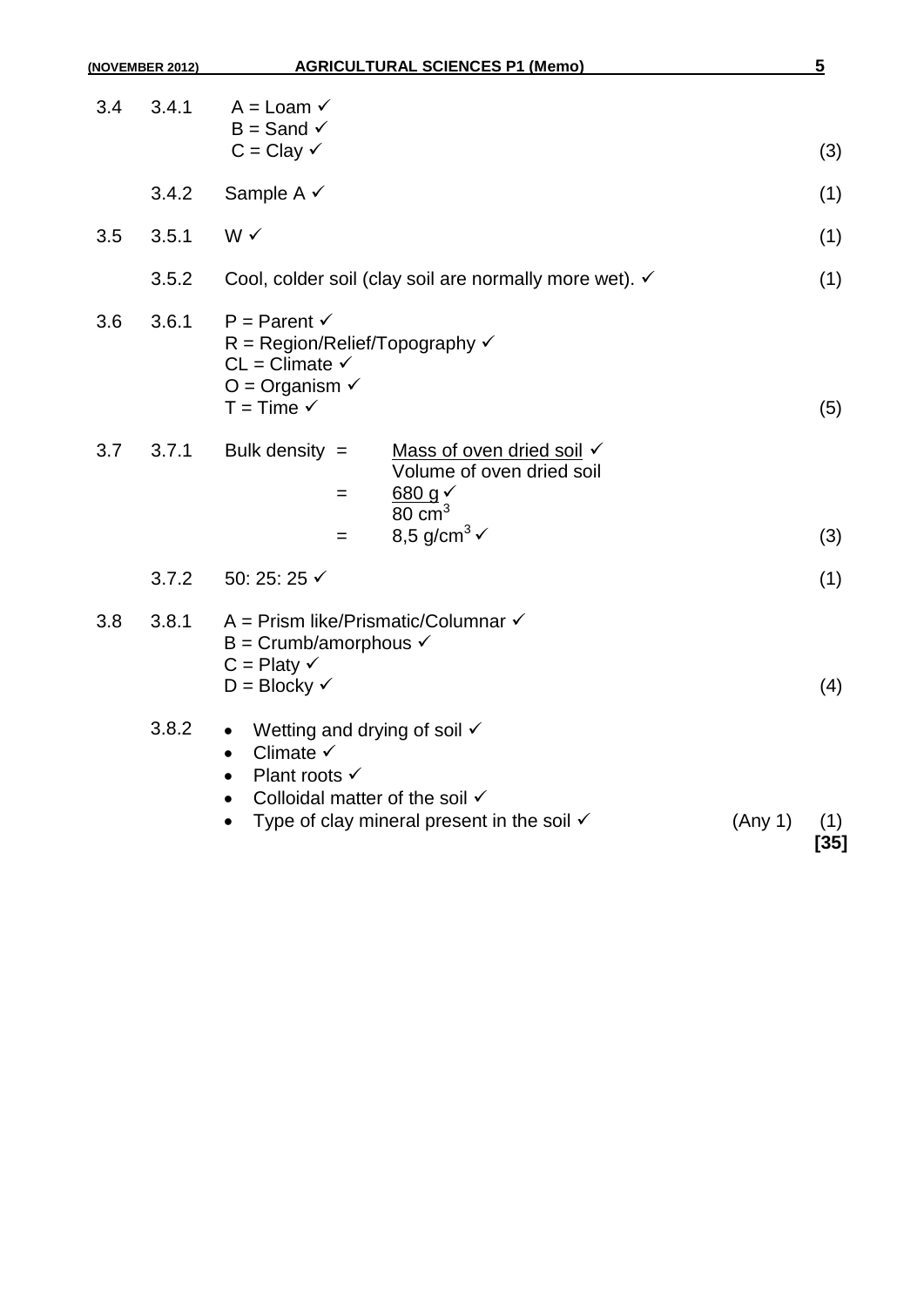|     | <b>QUESTION 4</b> | <b>SOIL SCIENCE</b>                                                                                                                                                                                                                                                                                                                                                                                                                                                                                                                            |         |     |
|-----|-------------------|------------------------------------------------------------------------------------------------------------------------------------------------------------------------------------------------------------------------------------------------------------------------------------------------------------------------------------------------------------------------------------------------------------------------------------------------------------------------------------------------------------------------------------------------|---------|-----|
| 4.1 | 4.1.1             | $a=$ transpiration/transpiration losses $\checkmark$<br>$b =$ Soil surface evaporation $\checkmark$<br>$c =$ Run of/Storm water erosion $\checkmark$<br>$d =$ seepage/percolation/saturated flow/leaching $\checkmark$                                                                                                                                                                                                                                                                                                                         |         | (4) |
|     | 4.1.2             | Controlled irrigation $\checkmark$<br>$\bullet$<br>Addition of organic matter √<br>Cover the soil with plant cover/vegetation $\checkmark$                                                                                                                                                                                                                                                                                                                                                                                                     | (Any 2) | (2) |
|     | 4.1.3             | Seepage is the downward movement of water into the soil without<br>being absorbed by the roots. $\checkmark$                                                                                                                                                                                                                                                                                                                                                                                                                                   |         |     |
|     |                   | Capillarity is the upward movement of soil water from the soil water<br>table through the micro pores. $\checkmark$                                                                                                                                                                                                                                                                                                                                                                                                                            |         | (2) |
| 4.2 | 4.2.1             | Macro pores V<br>Micro pores $\checkmark$                                                                                                                                                                                                                                                                                                                                                                                                                                                                                                      |         | (2) |
|     | 4.2.2             | Fine texture/Fine textured soil √                                                                                                                                                                                                                                                                                                                                                                                                                                                                                                              |         | (1) |
|     | 4.2.3             | • Crust is easily formed $\checkmark$<br>• Air circulation very slow $\checkmark$<br>• Clay soil is hard to till $\checkmark$<br>• Water logging occurs very easily v<br>• Absorption of water is extremely slow $\checkmark$<br>• Water retention capacity very slow $\checkmark$<br>• No drainage $\checkmark$<br>• Water movement is extremely slow $\checkmark$<br>• Limit the root growth due to cohesiveness $\checkmark$                                                                                                                | (Any 4) | (4) |
| 4.3 | 4.3.1             | A =Orientation of land/slope/Topography ✓<br>B = Radiation and the reflection of sun's energy from the soil $\checkmark$<br>$C = Vegetation/ground cover \checkmark$<br>$D =$ Soil depth $\checkmark$                                                                                                                                                                                                                                                                                                                                          |         | (4) |
|     | 4.3.2             | • At high temperature seed germinate quicker. $\checkmark$<br>• Soils microbes prefer high soil temperature. $\checkmark$<br>• Morning sun has a great influence on the ripening process of<br>crops. √<br>• Soil chemical reaction also takes place at high soil temperature. $\checkmark$<br>• 25 °C is the optimum temperature for growth and production of<br>crops $\checkmark$<br>• Warm soil delivers early crops and cold soil late crops $\checkmark$<br>• At high temperature soil water dissolves more plant nutrients $\checkmark$ | (Any 2) | (2) |